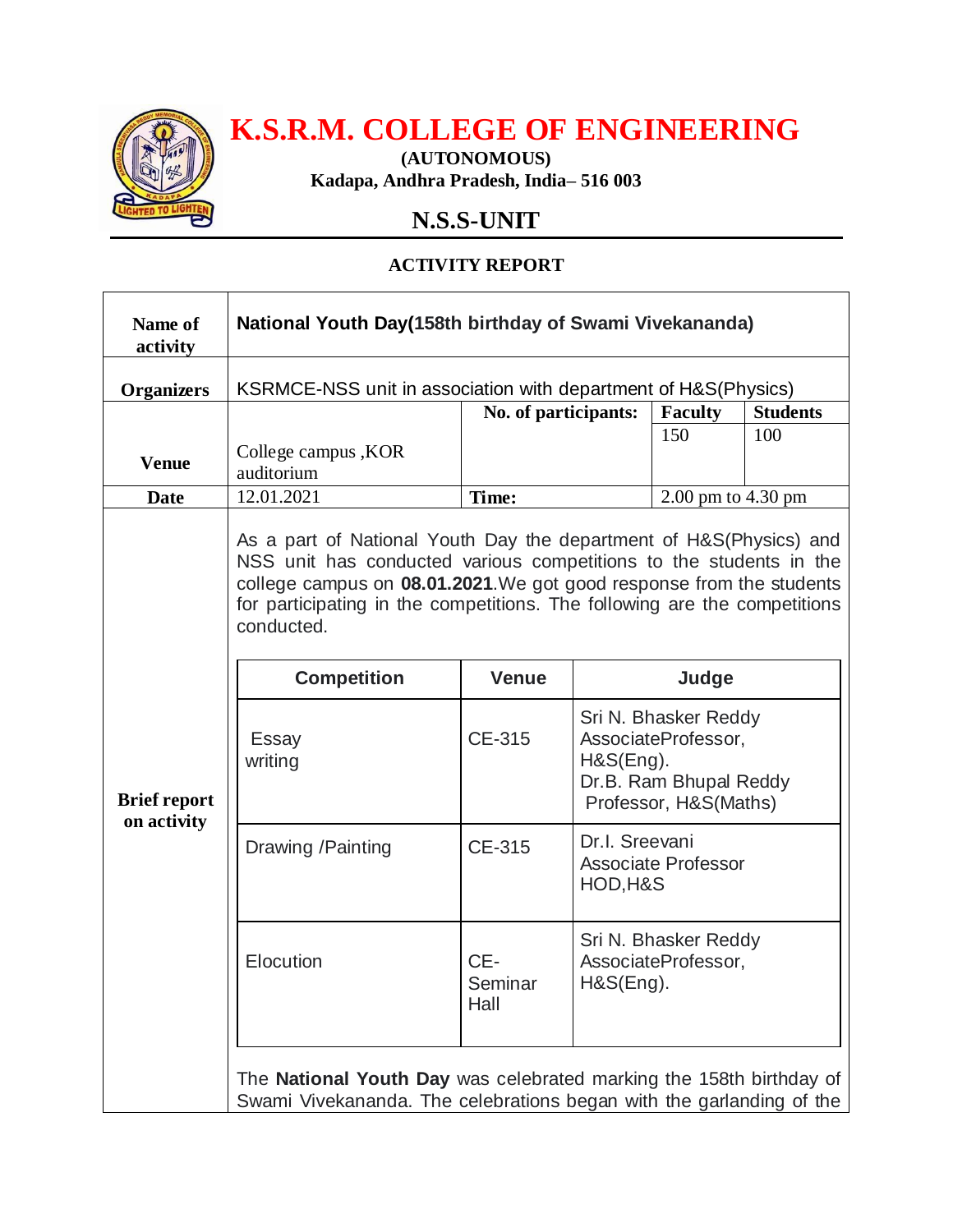statute of Swami Vivekananda in the KOR auditorium of the college by Swami Sukritananda,Secretary,Ramakrishna mission,Kadapa.Swami Sukritananda in his Address to the youth in the auditorium said that, believe in that, do not believe that you are weak; Stand up and express the divinity within you. Therefore, arise, awake, and stop not till the goal is reached.**Vivekananda** was of the view that the **youth** can lead a successful life for themselves or for others only when they are physically fit.Teach yourselves, teach everyone his real nature, call upon the sleeping soul and see how it awakes. Power will come, glory will come, goodness will come, purity will come, and everything that is excellent will come when this sleeping soul is roused to self-conscious activity.The prizes are distributed to all the participants who took part in the competitions by the hands of Swami Sukritananda. The dignitaries on the dias felicitated Swami Sukritanada for his motivational speech.The college principal,Heads of various departments and faculty are attended for the program.Sri P.Durga Prasad,NSSPO and G.C.Venkata subbiah, Assistant professor,Department of H&S(Physics) are acted as coordinators for the program. **KANDULA GROUP OF** 

**Photographs**

KSRM COLLEGE ENGINEERING civil BLOCK, Andhra Pradesh 516003, India Date:- 12-01-2021 Time:- 2:50 pm

**KRA**